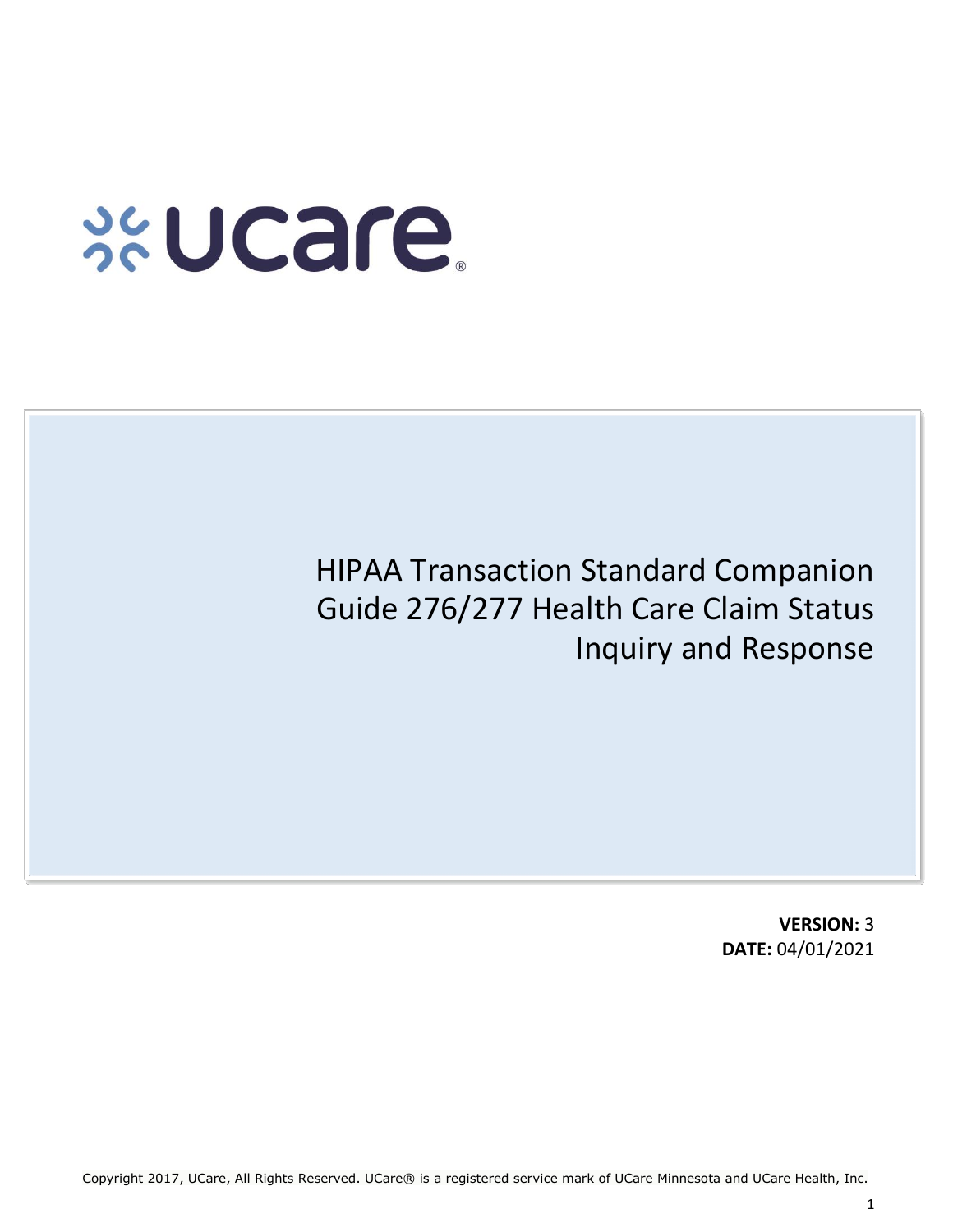### **Disclosure Statement**

This document is intended to be a companion guide for use in conjunction with the ASCX12N National Electronic Data Interchange Transaction Set Implementation and Addenda Guides. This document contains clarifications as permitted by the Health Insurance Portability and

Accountability Act of 1996 (HIPAA) Standard for Electronic Transactions. This document is not intended to convey information that exceeds the requirements or usages of data expressed in the ASCX12N National Electronic Data Interchange Transaction Set Implementation and Addenda Guides defined by HIPAA.

UCare is committed to maintaining the integrity and security of health care data in accordance with applicable laws and regulations. This material contains confidential, propriety information. Unauthorized use or disclosure of the information is strictly prohibited. The information in the document is furnished for UCare and Trading Partner use only. Changes are periodically made to the information in this document, these changes in the product and/or program described in the publication at any time.

Disclosure of beneficiary claim status data is restricted under the provisions of the Privacy Act of 1974 and the Health Insurance Portability and Accountability Act of 1996 (HIPAA). The Provider Beneficiary transaction is to be used for conducting UCare business only.

#### **Please note:**

The 277 responses returned by the 276/277 application should not be interpreted as a guarantee of payment. Payment of benefits remains subject to all health benefit plan terms, limits, conditions, exclusions and the member's claim status at the time services are rendered. Please refer to x12.org for data placement.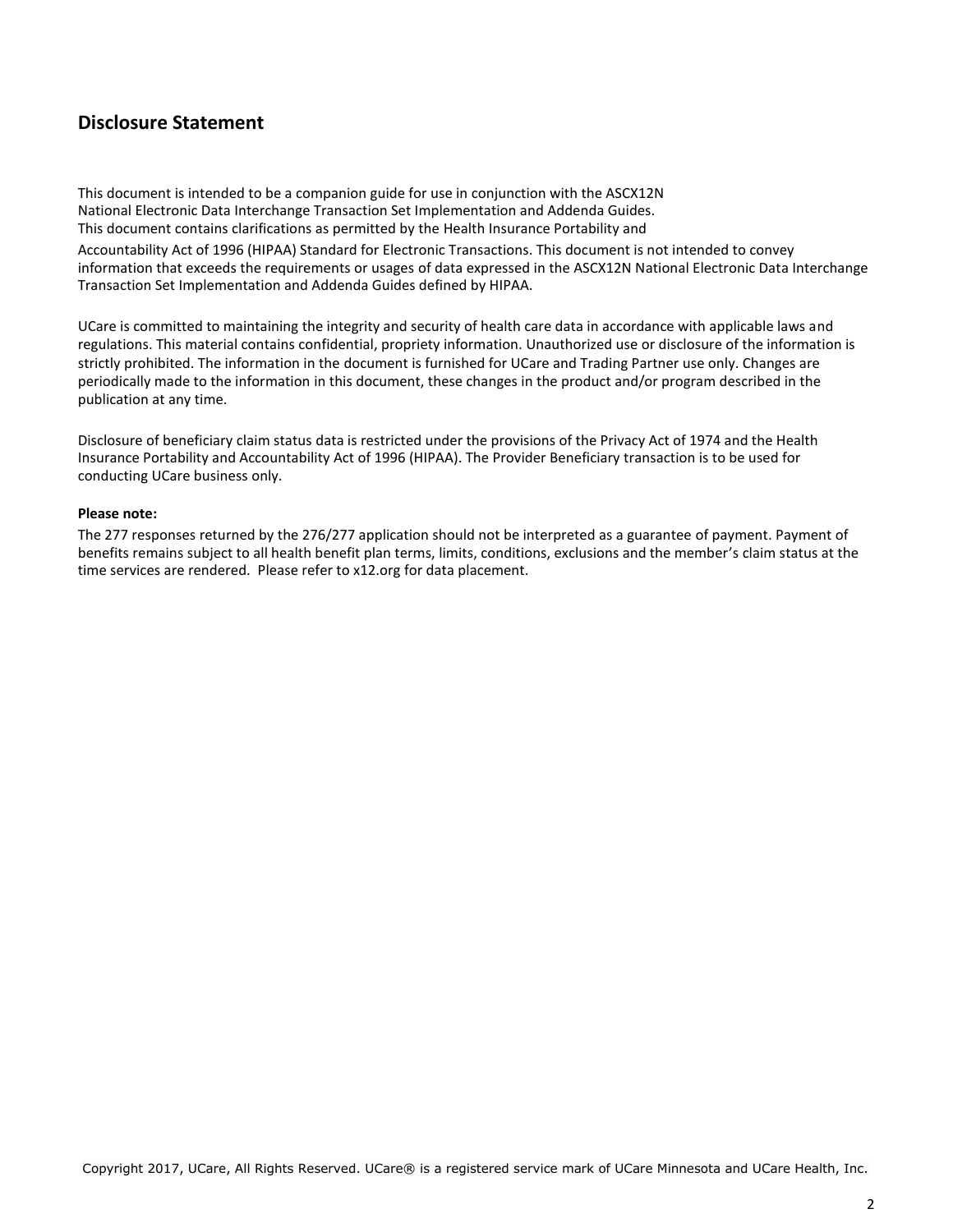## **Table of Contents**

| <b>Chapter 1: Introduction</b>                                  |                                  |  |  |  |
|-----------------------------------------------------------------|----------------------------------|--|--|--|
| Scope                                                           |                                  |  |  |  |
| Overview                                                        |                                  |  |  |  |
| References                                                      |                                  |  |  |  |
| <b>Additional Information</b>                                   |                                  |  |  |  |
|                                                                 |                                  |  |  |  |
| <b>Chapter 2: Getting Started</b>                               |                                  |  |  |  |
| Working with UCare                                              | 5                                |  |  |  |
| <b>Trading Partner Registration</b>                             | 5                                |  |  |  |
| <b>Certification and Testing Overview</b>                       | 5                                |  |  |  |
| Testing with Payer                                              | 5                                |  |  |  |
|                                                                 |                                  |  |  |  |
| Chapter 3: Connectivity with the payer/Communications           |                                  |  |  |  |
| System Availability and Downtime                                |                                  |  |  |  |
| <b>Process Flow</b>                                             | 6                                |  |  |  |
| <b>Transmission and Administrative Procedures</b>               | 6                                |  |  |  |
| <b>Re-Transmissions Procedure</b>                               | $\overline{7}$<br>$\overline{7}$ |  |  |  |
| <b>Communication Protocol; Specifications</b>                   |                                  |  |  |  |
| Passwords                                                       |                                  |  |  |  |
|                                                                 |                                  |  |  |  |
| <b>Chapter 4: Contact Information</b>                           |                                  |  |  |  |
| <b>EDI Customer Service</b>                                     |                                  |  |  |  |
| <b>EDI Technical Assistance</b>                                 |                                  |  |  |  |
| <b>UCare Provider Service</b>                                   | 8                                |  |  |  |
|                                                                 |                                  |  |  |  |
| <b>Chapter 5: Payer Specific Business Rules and Limitations</b> |                                  |  |  |  |
| <b>Chapter 6: Trading Partner Agreements</b>                    |                                  |  |  |  |
| <b>Chapter 7: Acknowledgements and/or Reports</b>               |                                  |  |  |  |
|                                                                 |                                  |  |  |  |
| <b>Appendices</b>                                               |                                  |  |  |  |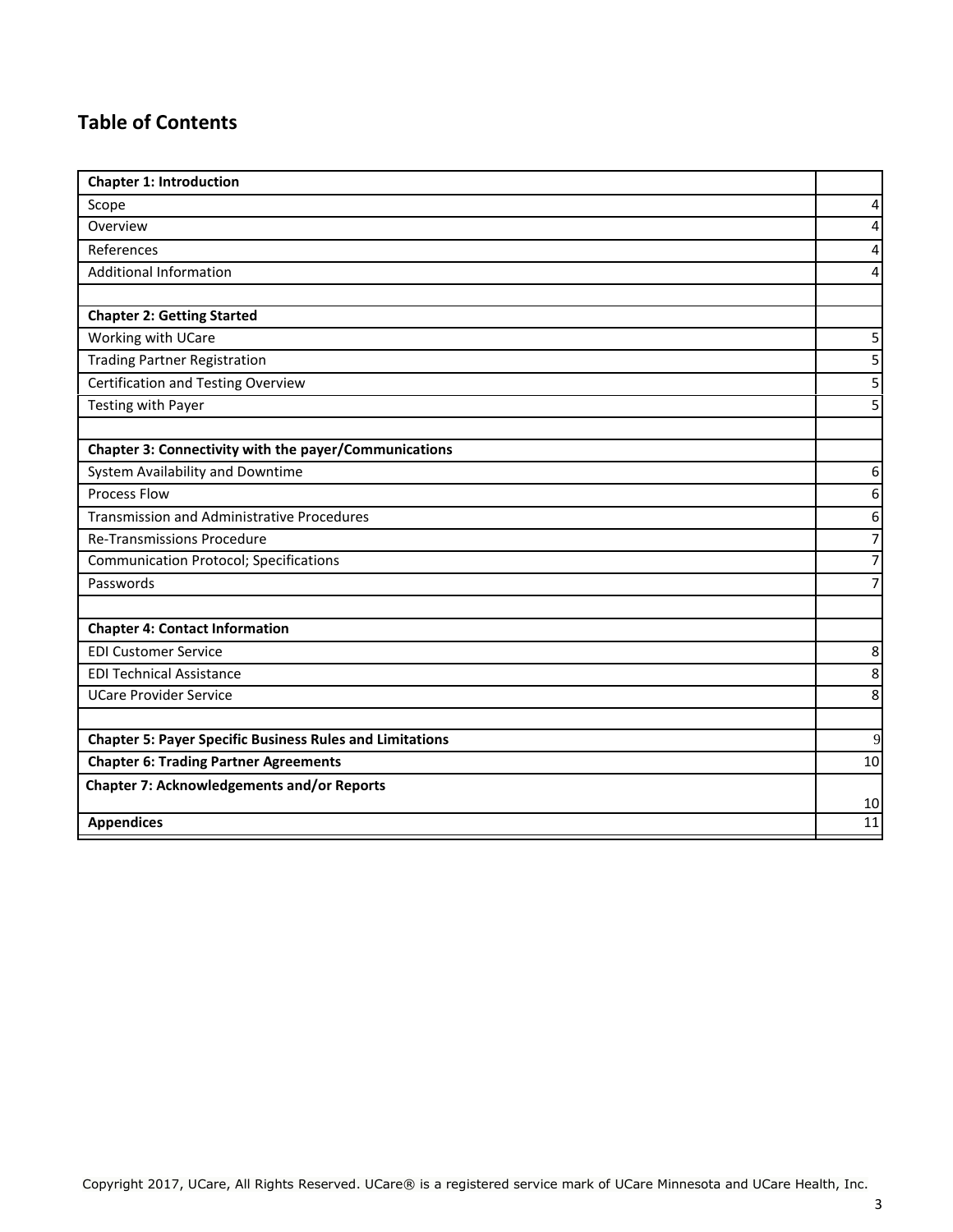#### **Chapter 1: Introduction**

This Companion Guide to the v5010 ASC X12N Implementation Guides and associated errata adopted under HIPAA clarifies and specifies the data content when exchanging electronically with UCare. Transmissions based on this Companion Guide, used in conjunction with the v5010 ASC X12N Implementation Guides, are compliant with both ASC X12 syntax and those guides. This Companion Guide is intended to convey information that is within the framework of the ASC X12N Implementation Guides adopted for use under HIPAA. This Companion Guide is not intended to convey information that in any way exceeds the requirements or usages of data expressed in the Implementation Guides.

#### **Scope**

This Companion Guide is intended to describe to UCare trading partners the content and format of the Claim Status 276/277 transaction set in the electronic data interchange (EDI) environment. The 276 transaction is used to request claim status and the 277 transaction is used to respond with status information for the specified claim.

#### **Overview**

The purpose of this document is to provide information for conducting HIPAA compliant electronic 276/277 transaction exchanges with UCare.

#### **References**

ASC X12 publishes implementation guides, known as Technical Reports Type 3 (TR3s), that define the data contents and compliance requirements for the health care implementation of the ASC X12N/005010 transaction sets. Following are the TR3s referenced in this guide:

- **ASC X12N/005010X212 Health Care Claim Status Request and Response (276/277) Consolidated Guide** and
- **Associated errata**, herein after v5010 276, v5010 277 and TR3s.

You are expected to comply with the requirements set forth in the TR3s. You can purchase these guides from the ASC X12 store a[t http://store.x12.org/.](http://store.x12.org/)

#### **NOTE:**

Entities subject to Minnesota Statutes, section 62J.536 and related rules must follow the data content and other transaction- specific information of the Minnesota Uniform Companion Guide for the 276/277 Implementation. A copy of the Minnesota Uniform Companion Guide is available at no charge from the Minnesota Department of Health at:<https://www.health.state.mn.us/facilities/ehealth/auc/index.html>

#### **Additional Information**

- Both real-time and batch 276 inquiries are supported through this transaction.
- This transaction supports inquiries for UCare members only.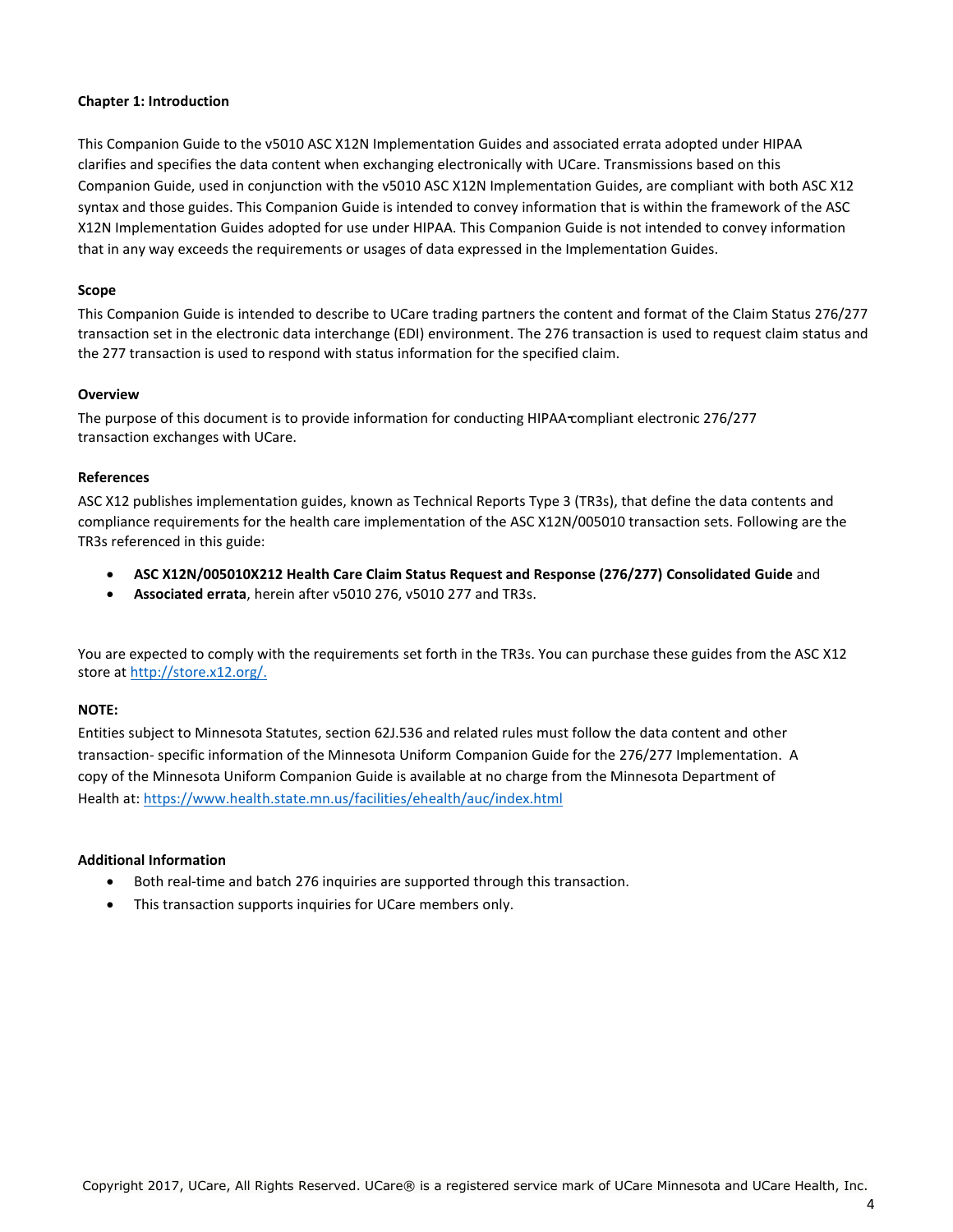#### **Chapter 2: Getting Started**

#### **Working with UCare**

UCare offers the 276/277 EDI transaction set through Change Healthcare Payer Connectivity Services (PCS) clearinghouse. This guide includes the instructions you will need to establish a connection with PCS to begin exchanging standard 276/277 transactions.

#### **Trading Partner Registration**

Before submitting/receiving a 276/277 transaction, you and/or your clearinghouse must register as a trading partner with PCS. This will require some technical effort on your part to be able to exchange real-time transactions. Please have your clearinghouse contact PCS directly at:

> **CONTACT INFO:** PCS Support **PHONE:** 1-877-411-7271 **EMAIL:** [c](mailto:chc_pcssupport@changehealthcare.com)[hc\\_pcssupport@changehealthcare.com](mailto:chc_pcssupport@changehealthcare.com)

Changes begin with PCS creating access credentials with your clearinghouse. The submitter ID and receiver ID (ISA06/08) used for electronic claims submission will also be used as the submitter ID values for real-time claim status transactions. Submitters do have the ability to test the claim status transactions.

#### **Certification and Testing Overview**

UCare recommends submitting at least one test file to ensure connectivity and data transfer is successful with PCS; however, testing is not required. If you are interested in testing, you may contact PCS Support 1-877-411-7271 or c[hc\\_pcssupport@changehealthcare.com](mailto:chc_pcssupport@changehealthcare.com)[.](mailto:chc_pcssupport@changehealthcare.com) This companion guide will serve as an aid in completing the testing process.

#### **Testing with the Payer/Communications**

Testing can begin once the necessary provisioning is completed between the clearinghouse and PCS and connectivity information is provided to the submitter.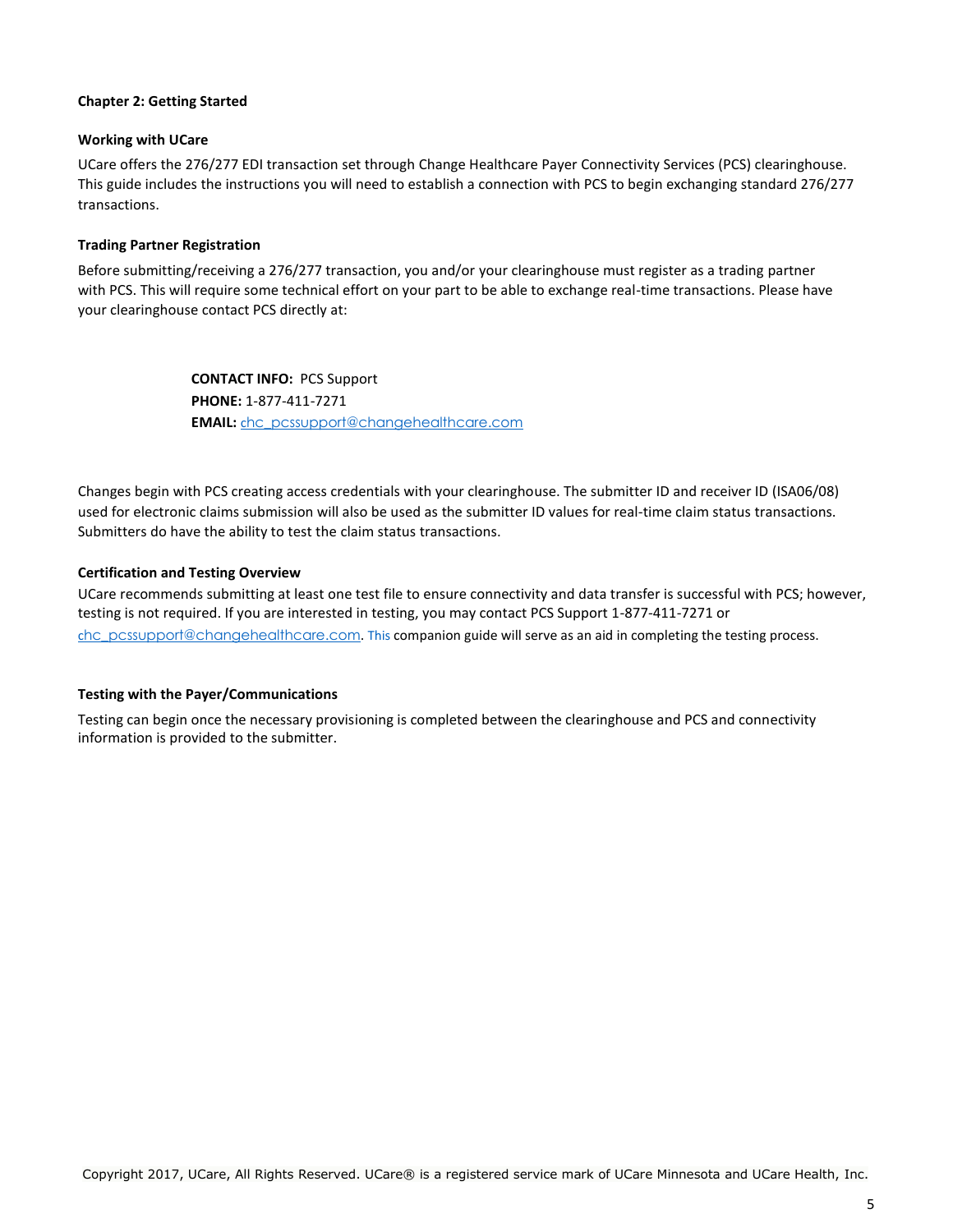#### **Chapter 3: Connectivity with the Payer/Communications**

#### **System Availability and Downtime**

PCS is generally available 24 hours a day, 7 days a week for 276/277 transaction exchange. To allow for periodic maintenance, PCS will schedule downtime during which 276/277 transactions may be unavailable. PCS will send out appropriate notification when downtime is scheduled.

> **CONTACT INFO:** PCS Support **PHONE:** 1-877-411-7271 **EMAIL:** c[hc\\_pcssupport@changehealthcare.com](mailto:chc_pcssupport@changehealthcare.com)

#### **Process Flows**

This section outlines the processes associated with submitting and receiving 276/277 transactions with UCare, via PCS.



#### **Transmission Administrative Procedures**

*Real time* 276 requests must contain a single member inquiry for each transaction. In addition, UCare only allows a single transaction to be contained within a submission as follows:

- One interchange (ISA-IEA) per transmission
- One functional group (GS-GE) per transmission
- One transaction set (ST-SE) per transmission

*Batch* 276 requests are limited to 99 ST/SE groupings per transaction. Each batch inquiry must be in its own ST/SE.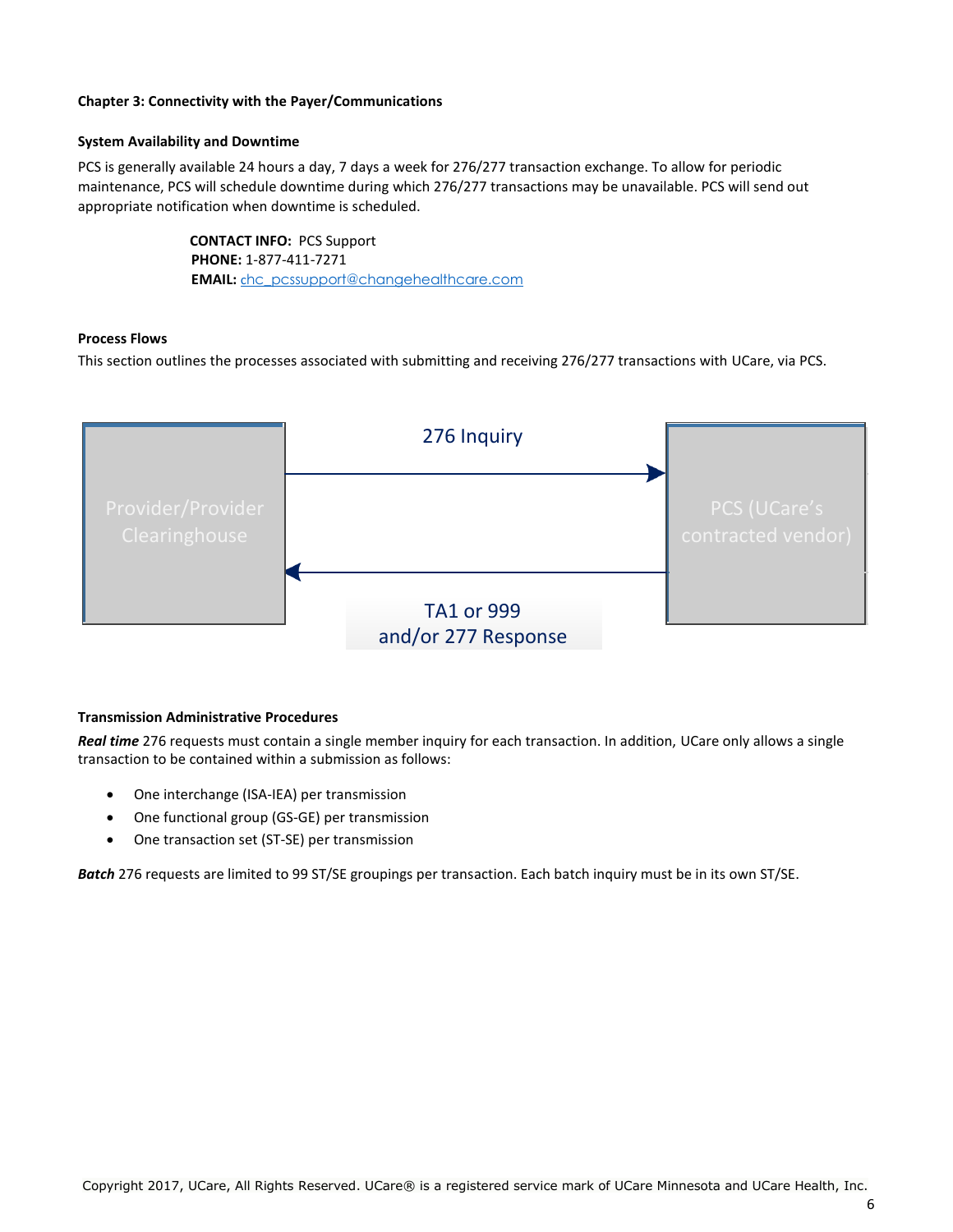#### **Re-Transmission Procedure**

All X12 file submissions are pre-screened upon receipt to determine if the interchange control header (ISA) or interchange control trailer (IEA) segments are readable. If errors are found, a TA1 response transaction will be sent to notify the trading partner the file could not be processed.

If the transaction submission passes the ISA/IEA pre-screening above, it is then checked for ASC X12 syntax and HIPAAcompliance errors. If there are errors found when the compliance check is complete, a 999 will be sent to the trading partner informing them that the transaction has failed the compliance check. The following notifications will be sent if a transmission is unable to be completed:

| <b>Acknowledgements</b>           | <b>Description</b>                                                                                                      |
|-----------------------------------|-------------------------------------------------------------------------------------------------------------------------|
| ASC X12 TA1 v005010X231A1 (HIPAA) | Response to the X12 transactions where errors are<br>encountered in the outer envelopes (ISA/IEA and<br>GS/GE segments) |
| ASC X12 999 v005010X231A1 (HIPAA) | Functional Acknowledgement: A negative 999 is sent<br>in case of compliance issues.                                     |

To receive a 277 response, errors must be corrected, and the 276-inquiry resent.

#### **Communication Protocol Specifications**

UCare, via PCS, has provided connectivity that complies with the Committee on Operating Rules for Information Exchange (CORE) Safe Harbor principle (§5 Safe Harbor) according to the CORE Connectivity Phase II Rule 270. Submitters may contact PCS for specification details.

#### **Passwords**

As a secure connection between PCS and UCare has already been established, any passwords to protect the security of the data would need to be established between the trading partner and PCS. PCS requires each interchange submitter ID to be accompanied with a unique password for security reasons.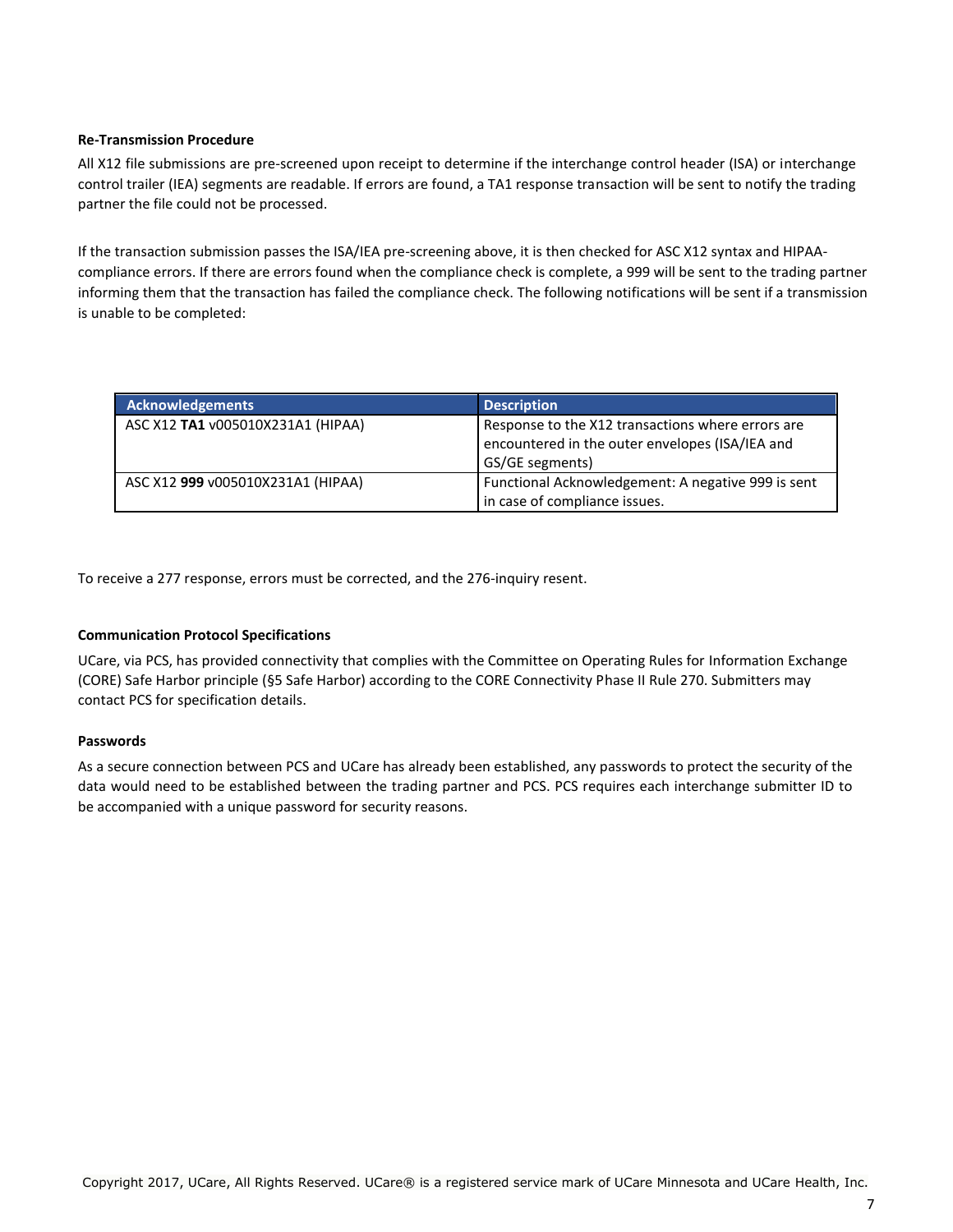#### **Chapter 4: Contact Information**

#### **EDI Customer Service**

For inquiries related to 276/277 transaction setup and testing, please contact PCS customer support directly:

**Phone:** 1-877-411-7271 **Days/Times:** Monday – Friday, 8:00 a.m. – 5:00 p.m. CST **Email:** c[hc\\_pcssupport@changehealthcare.com](mailto:chc_pcssupport@changehealthcare.com)

#### **EDI Technical Assistance**

Once provisioned by PCS and actively using the 276/277 transaction, you may contact PCS customer support directly for EDI technical assistance:

> **Phone:** 1-877-411-7271 **Days/Times:** Monday – Friday, 8:00 a.m. – 5:00 p.m. CST **Email:** c[hc\\_pcssupport@changehealthcare.com](mailto:chc_pcssupport@changehealthcare.com)

#### **UCare Provider Service**

If you require more details about claim status beyond what was provided in your 277 response, please log into UCare's provider portal.

Providers can also contact UCare's Provider Assistance Center (PAC) for more detailed claim status information. Please note that PAC representatives cannot assist with the interpretation of error reports received from PCS/their clearinghouse. These questions must be directed to PCS as noted above.

> **Phone:** 612-676-3300 or 1-888-531-1493 toll free **Days/Times:** Monday - Friday, 8:00 a.m. – 5:00 p.m. CST **Email:** Contracted providers may also contact UCare via secure email on the UCare Provider Portal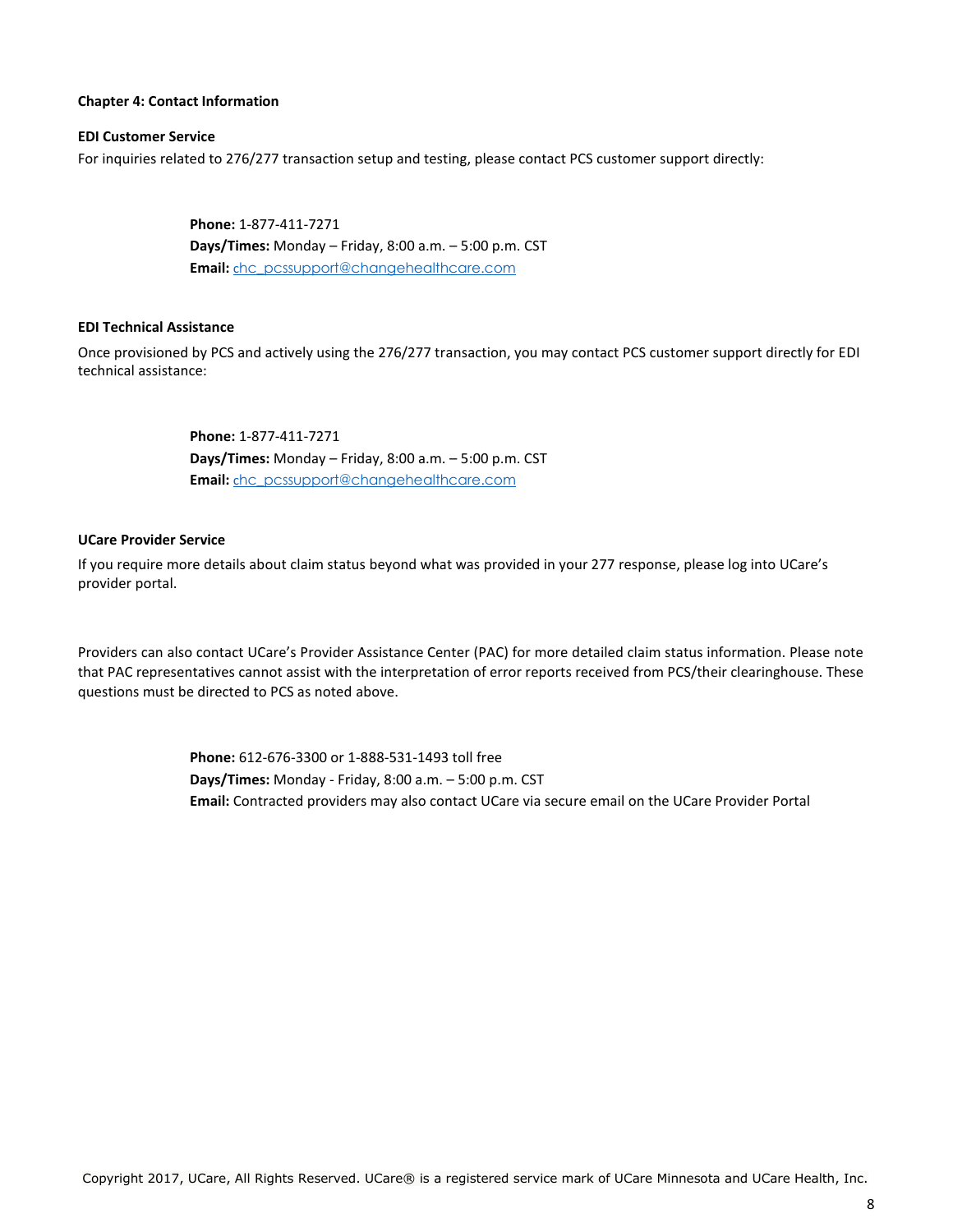#### **Chapter 5: Payer Specific Business Rules and Limitations**

This section describes UCare-specific rules associated with the 276/277 transaction. It is important to review these as they may differ from rules and limitations required by other payers. UCare's trading partners must adhere to the following business rules and limitations for submitting transactions:

- For real time transactions:
	- $\circ$  Submitted inquiries must include information for only one claim per transaction.
	- o Only one transaction should be submitted per functional group.
	- o Only one functional group should be submitted per interchange.
- The 276 inquiry must include the UCare Member ID, first name, last name, date of birth, Claim Service Date, and Claim Number (listed on 277CA). See below for required 276 loops, segment and element values.
- Member data should always be sent in the Subscriber Loop of the transaction (2xxxD loops); UCare will not accept Dependent Loops (2xxxE loops).
- Claim status responses only provide the status of claims that are not yet in a paid state or have been paid within the past 30 days from the inquiry date.
- Claim status is only available for medical claims through UCare. (excluding Pharmacy and Dental)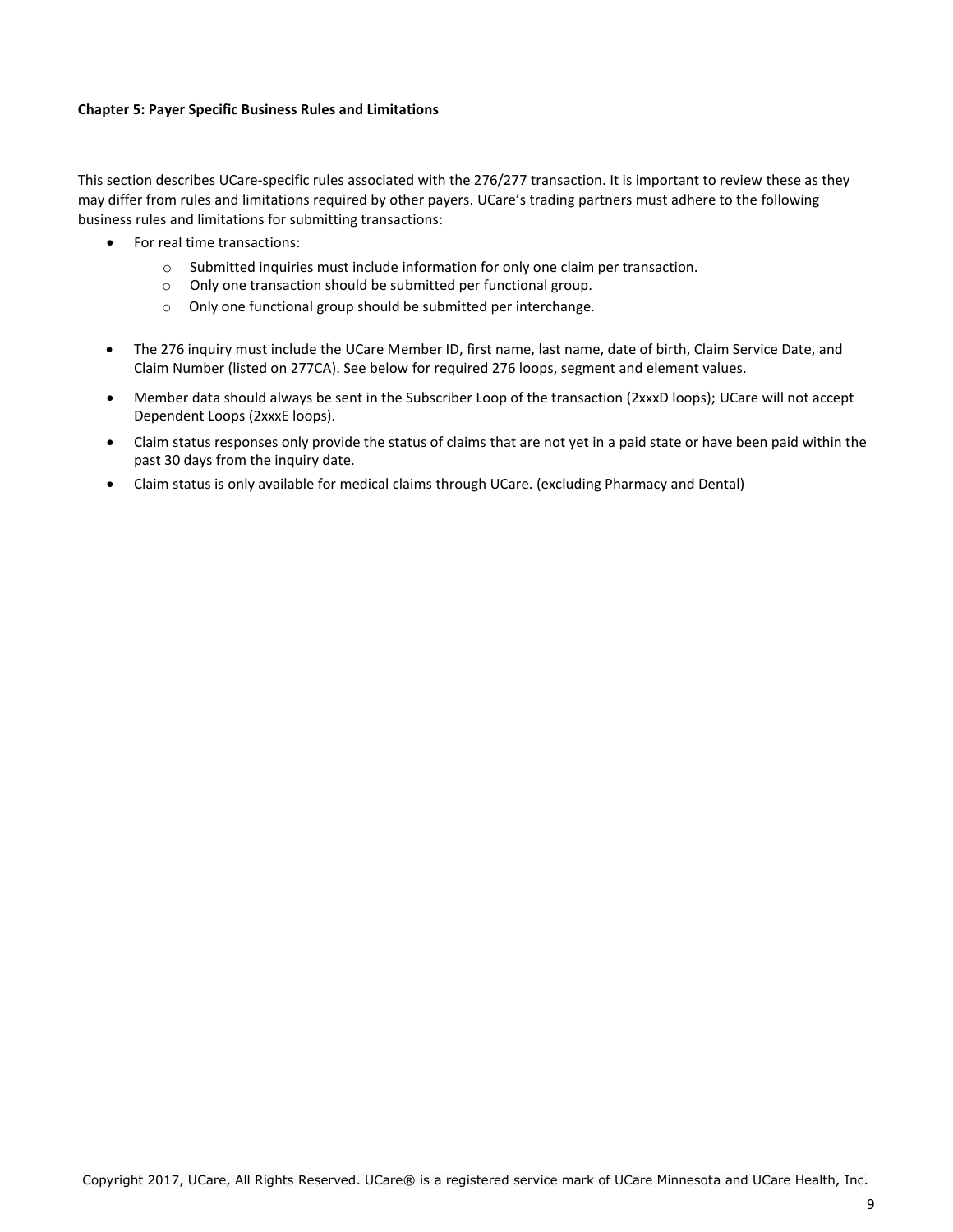#### **Chapter 6: Trading Partner Agreements**

#### **Trading Partners**

An EDI trading partner is defined as any UCare customer (provider, billing service, software vendor, employer group, financial institution, etc.) that transmits electronic data to, or receives electronic data from UCare, or from an UCare-contracted entity.

To ensure the integrity of the electronic transaction process, payers have EDI trading partner agreements that accompany the standard implementation guide. The trading partner agreement is related to the electronic exchange of information, whether the agreement is with an entity or part of a larger agreement. For example, a trading partner agreement may specify the roles and responsibilities of each party to the agreement in conducting standard transactions.

As UCare will be directly exchanging 276/277 data with PCS, the existing trading partner agreement between UCare and PCS will cover the data being passed and shared. It may be necessary for those originating these transactions to complete trading partner agreements with PCS. Please refer to the *Trading Partner Registration* in section 2 of this Companion Guide for additional direction and contact information.

#### **Chapter 7: Acknowledgement and/or Reports**

UCare (PCS) processes the following ASCX12 HIPAA acknowledgements for Claim Status Requests when there is an issue with processing the 276 requests.

- TA1 (X12) when the ISA-IEA envelope cannot be processed
- 999 when submitted 276 does not pass Level 2 HIPAA validation
- 277 is returned in all other cases to indicate the claim status